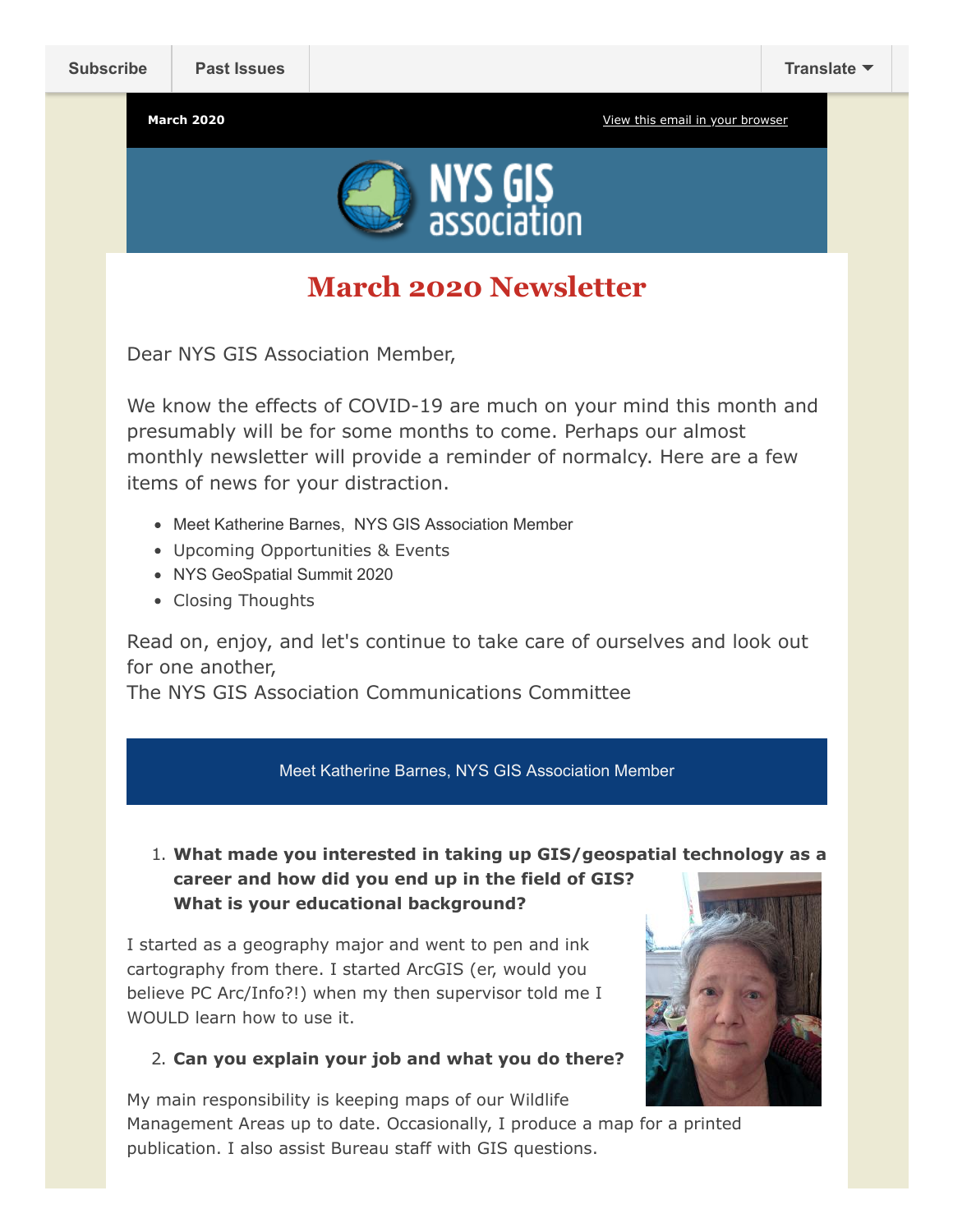A friend convinced me to join the Association and a committee. I am currently on the membership and awards committees

### 4. **How else do you share your expertise in GIS with NYS programs?**

I am a point person for GIS issues in my bureau.

# 5. **What's the most interesting project that you have worked on and why?**

My main job is producing maps of wildlife management areas. I enjoy the process. Back in my PC ArcInfo days, I wrote an app that worked much like the first version of ArcView. In fact, my supervisor had some ESRI developers come in for a demonstration. (not to brag or anything). DEC staff used it until ArcView came along.

# 6. **What is your favorite memory from NYGeoCon or the GeoSpatial Summit?**

I was pretty excited the year I won the door prize of a hand-drawn old fashioned style map of Cape Cod, donated by the speaker, Constance Brown.

One of my favorite talks was by a man who made video games. He explained how he made the background 'maps'. It was cute, he was embarrassed because apparently, he didn't realize he'd be talking to a room full of cartographers.

#### 7. **What do you like most about mapping?**

I am just a map nerd. I like a pretty map, but I also like to scrutinize it for the information, especially around areas I am familiar with. Google Maps is an absolutely wonderful invention.

## 8. **If you could visit any one place in the world, where would it be and why?**

My current plans (for someday) are a fall cruise along the Canadian Maritimes and a trip along the west coast to see family and friends out there. There are several more exotic places I'd like to see, but they aren't even in the maybe-someday category, yet

## 9. **Do you have any specific advice or philosophies from working in the GIS world?**

What I have told interns in the past is, "Know your data before you start mapping."